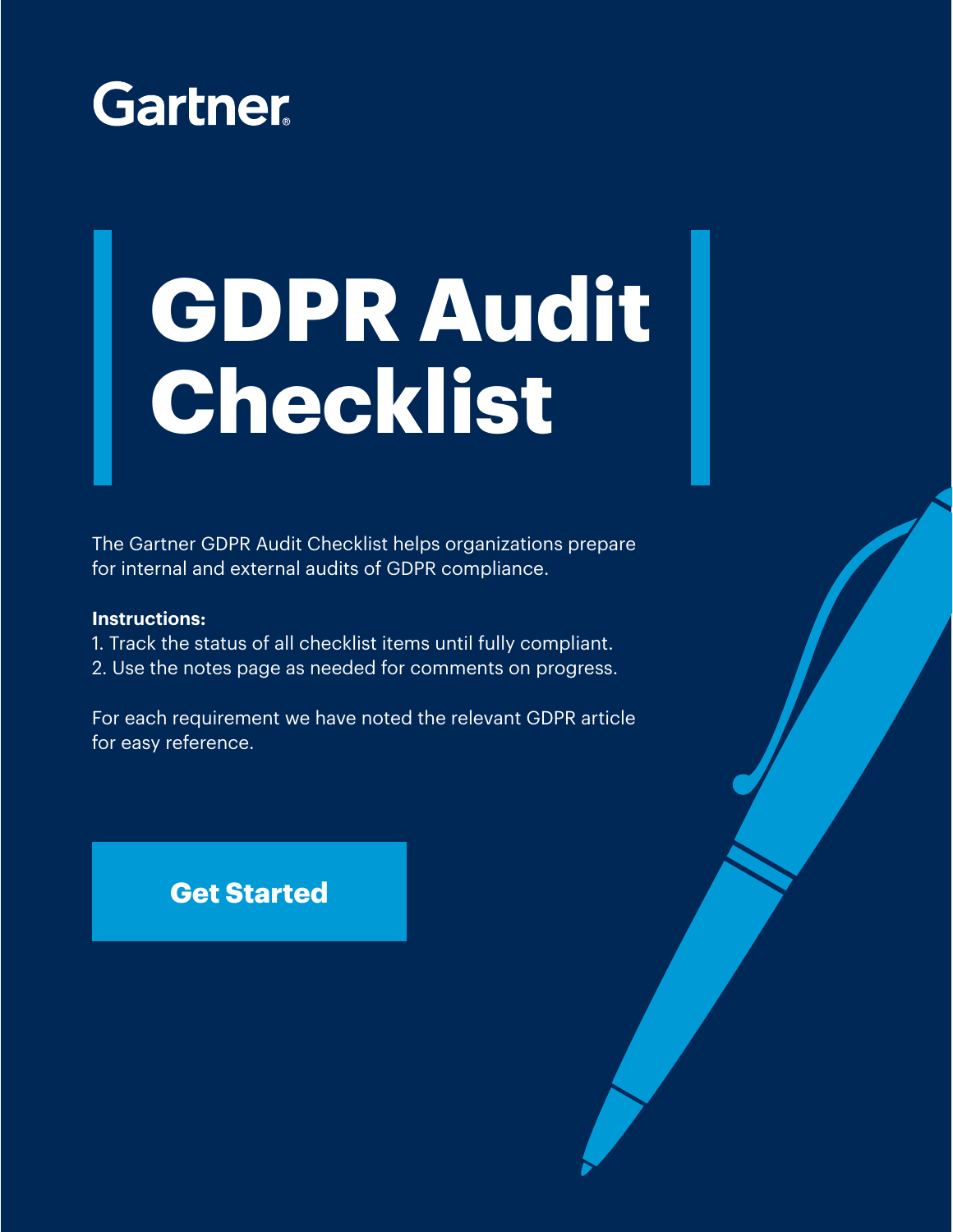## <span id="page-1-0"></span>**Gartner GDPR Audit Checklist**

#### **Status key**

|                           | <b>Audit question</b>                                                                                                                                                                                                                                                                                                                                                                                         | <b>Reference</b><br>article | <b>Status</b>         |                  |                         |                      |
|---------------------------|---------------------------------------------------------------------------------------------------------------------------------------------------------------------------------------------------------------------------------------------------------------------------------------------------------------------------------------------------------------------------------------------------------------|-----------------------------|-----------------------|------------------|-------------------------|----------------------|
| Accountability governance | Do you maintain an overarching data protection policy that demonstrates compliance<br>with requirements including processing, privacy by design and record keeping?                                                                                                                                                                                                                                           | 5(2)                        | FC<br>O               | IP<br>O          | NC<br>O                 | ΝA<br>$\circ$        |
|                           | Do you train all employees on GDPR requirements and principles – including<br>processing activities, controls, privacy impact assessments, audits, data subject<br>rights, reporting lines and privacy by design - and the potential impact of<br>noncompliance?                                                                                                                                              | 5(2)                        | FC<br>$\circ$         | IP<br>O          | NC<br>O                 | ΝA<br>O              |
|                           | Do you regularly test, retrain and maintain records of training for employees who<br>handle personal data on their understanding of GDPR requirements?                                                                                                                                                                                                                                                        | 5(2)                        | FC<br>$\circ$         | IP<br>O          | <b>NC</b><br>$\circ$    | ΝA<br>O              |
|                           | If you require a data protection officer (DPO), does he or she have reporting authority<br>to the highest level of management, necessary resources, independence, and<br>authority to ensure compliance with the GDPR and other data protection laws?                                                                                                                                                         | 7(1)<br>$38(1-4,6)$         | FC<br>$\bigcirc$      | IP<br>O          | NС<br>O                 | ΝA<br>O              |
|                           | Is the DPO bound by secrecy or confidentiality concerning the performance of his<br>or her tasks?                                                                                                                                                                                                                                                                                                             | 38(5)                       | FC<br>$\circ$         | IP<br>O          | <b>NC</b><br>$\circ$    | <b>NA</b><br>$\circ$ |
|                           | If the DPO has other responsibilities, have they been assessed to avoid conflicts<br>of interest?                                                                                                                                                                                                                                                                                                             | 38(6)                       | FC<br>$\circ$         | IP<br>O          | <b>NC</b><br>O          | ΝA<br>O              |
|                           | Does the DPO have the knowledge and ability to fulfill tasks outlined in Article 39?                                                                                                                                                                                                                                                                                                                          | 37(5)<br>39(1,2)            | FC<br>$\circ$         | IP<br>O          | <b>NC</b><br>$\circ$    | <b>NA</b><br>$\circ$ |
|                           | Have you shared the DPO's contact information internally, publicly and with the<br>relevant supervisory authority?                                                                                                                                                                                                                                                                                            | 37(7)                       | FC<br>$\circ$         | IP<br>O          | NС<br>O                 | ΝA<br>O              |
|                           | Do you maintain records management and data retention policies?                                                                                                                                                                                                                                                                                                                                               | 24(1,2,3)                   | FC<br>O               | IP<br>O          | <b>NC</b><br>O          | <b>NA</b><br>O       |
|                           | Have you documented principles to justify retention periods?                                                                                                                                                                                                                                                                                                                                                  | 5(1)                        | FC<br>$\circ$         | IP<br>O          | NС<br>$\circ$           | ΝA<br>O              |
|                           | Is personal data processed lawfully, fairly and in a transparent manner?                                                                                                                                                                                                                                                                                                                                      | 5(1)<br>6(1,2,3,4)          | FC<br>$\circ$         | IP<br>$\circ$    | NС<br>$\circ$           | ΝA<br>O              |
|                           | Is personal data collected for specified, explicit and legitimate purposes, and not<br>further processed in a manner incompatible with those purposes?                                                                                                                                                                                                                                                        | 5(1)                        | FC<br>$\circ$         | IP<br>O          | <b>NC</b><br>O          | <b>NA</b><br>$\circ$ |
|                           | Is personal data relevant, limited and minimized to what is necessary in relation to the<br>purposes for which they are processed?                                                                                                                                                                                                                                                                            | 5(1)                        | FC<br>$\bigcirc$      | ΙP<br>O          | <b>NC</b><br>$\bigcirc$ | <b>NA</b><br>О       |
|                           | Is personal data accurate and kept up to date - and is every reasonable step taken<br>to ensure inaccurate personal data is erased and rectified without delay?                                                                                                                                                                                                                                               | 5(1)                        | FC<br>$\circ$         | IP<br>O          | NC<br>$\circ$           | <b>NA</b><br>O       |
|                           | Is personal data kept only for as long as is necessary for the purposes for which<br>it is processed?                                                                                                                                                                                                                                                                                                         | 5(1)                        | FC<br>$\circ$         | IP<br>O          | <b>NC</b><br>$\circ$    | NA<br>$\circ$        |
| Processing principles     | Is personal data processed in a manner that ensures appropriate security of the<br>personal data, including protection against unauthorized or unlawful processing<br>and against accidental loss, destruction or damage, using appropriate technical or<br>organizational measures?                                                                                                                          | 5(1)                        | FC<br>$\bigcirc$      | IP<br>O          | NC<br>$\circ$           | <b>NA</b><br>O       |
|                           | Have you clearly identified, detailed, documented and kept up to date the purpose(s)<br>of processing personal data?                                                                                                                                                                                                                                                                                          | 5(1)                        | ${\sf FC}$<br>$\circ$ | IP<br>O          | NC<br>O                 | <b>NA</b><br>O       |
|                           | Have you implemented appropriate technical or organizational measures to ensure<br>security of personal data, including protection against unauthorized processing,<br>accidental loss, destruction or damage?                                                                                                                                                                                                | 5(1)<br>24(1,2)             | FC<br>$\circ$         | IP<br>$\circ$    | <b>NC</b><br>$\circ$    | NA<br>$\circ$        |
|                           | If you process special categories of sensitive data (revealing racial or ethnic origin,<br>political opinions, religious or philosophical beliefs, trade union membership, genetic<br>data, biometric data for uniquely identifying a natural person, data concerning health<br>or data concerning a natural person's sex life or sexual orientation), are you in<br>compliance with Article 9(2) conditions? | 9(1,2)                      | FC<br>$\circ$         | IP<br>O          | NC<br>$\circ$           | <b>NA</b><br>O       |
|                           | If you process personal data relating to criminal convictions and offenses or related<br>security measures based on Article 6(1), is this carried out under the control of official<br>authority or authorized by union or member state law?                                                                                                                                                                  | 10                          | FC<br>$\circ$         | IP<br>$\bigcirc$ | <b>NC</b><br>$\circ$    | ΝA<br>O              |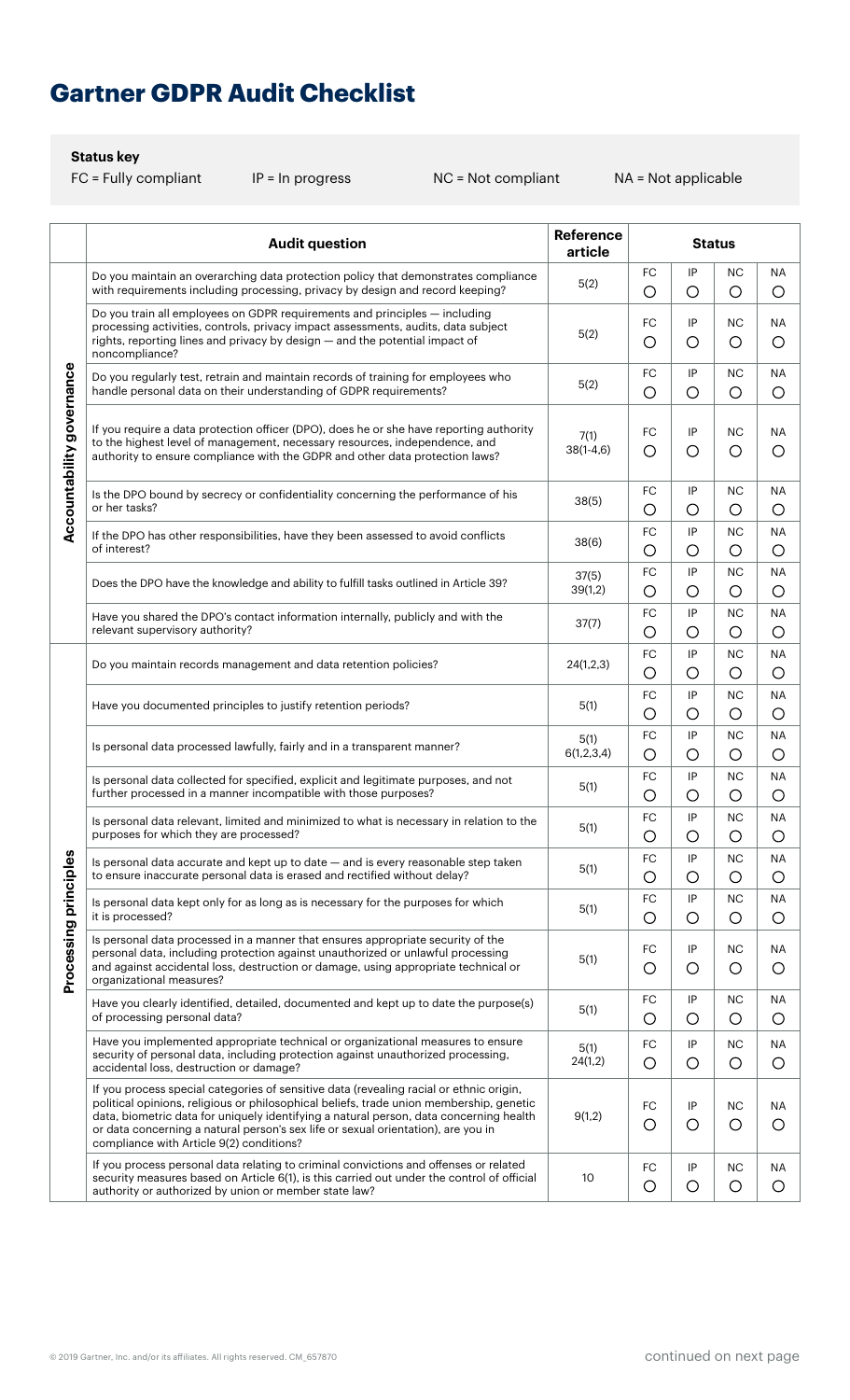# **Gartner GDPR Audit Checklist (continued)**

**Status key**

|                                   | <b>Audit question</b>                                                                                                                                                                                                                                                                                                                                                                                                                                                                                                                                                 | <b>Reference</b><br>article | <b>Status</b>    |                  |                         |                         |
|-----------------------------------|-----------------------------------------------------------------------------------------------------------------------------------------------------------------------------------------------------------------------------------------------------------------------------------------------------------------------------------------------------------------------------------------------------------------------------------------------------------------------------------------------------------------------------------------------------------------------|-----------------------------|------------------|------------------|-------------------------|-------------------------|
| Privacy by design and default     | Do you ensure processes are in place to embed privacy by design and default into<br>projects, to include measures that ensure data minimization, pseudonymization,<br>encryption and the processing of only personal data necessary for specified purposes?                                                                                                                                                                                                                                                                                                           | 25(1,2)<br>32(1,4)          | FC<br>$\circ$    | IP<br>O          | <b>NC</b><br>$\circ$    | ΝA<br>$\bigcirc$        |
|                                   | Do you restrict access to personal data to only those employees processing the data?                                                                                                                                                                                                                                                                                                                                                                                                                                                                                  | 24(1)<br>25(1,2)            | FC<br>O          | IP<br>O          | <b>NC</b><br>O          | ΝA<br>O                 |
|                                   | Do you frequently audit and test systems and services to ensure ongoing confidentiality,<br>integrity, availability and resilience?                                                                                                                                                                                                                                                                                                                                                                                                                                   | 32(1)                       | FC<br>$\circ$    | IP<br>O          | <b>NC</b><br>$\circ$    | <b>NA</b><br>$\bigcirc$ |
|                                   | Do you ensure processes and systems can be restored in the event of physical or<br>technical incidents?                                                                                                                                                                                                                                                                                                                                                                                                                                                               | 32(1,2)                     | FC<br>$\circ$    | IP<br>O          | <b>NC</b><br>O          | <b>NA</b><br>O          |
|                                   | Do you maintain a process for regularly testing, assessing and evaluating the<br>effectiveness of technical and organizational measures to ensure the security<br>of the processing?                                                                                                                                                                                                                                                                                                                                                                                  | 32(1)                       | FC<br>$\bigcirc$ | IP<br>O          | <b>NC</b><br>O          | <b>NA</b><br>O          |
|                                   | Do you apply storage and processing methods (e.g., redaction) to hard copies of<br>personal data?                                                                                                                                                                                                                                                                                                                                                                                                                                                                     | 24(1,2)<br>25(1,2)          | FC<br>$\circ$    | IP<br>O          | <b>NC</b><br>O          | ΝA<br>O                 |
|                                   | Do you maintain documented data destruction procedures in place for information<br>that is no longer necessary - and do you take steps to ensure employees comply<br>with procedures?                                                                                                                                                                                                                                                                                                                                                                                 | 24(1,2)<br>25(1,2)          | FC<br>$\circ$    | IP<br>$\circ$    | <b>NC</b><br>$\circ$    | <b>NA</b><br>O          |
|                                   | Do you carry out a data protection impact assessment (DPIA) whenever the use of new<br>technologies is likely to result in high risk to data subjects, decisions from automated<br>processing have a legal impact, processing involves special categories of data<br>referred to in Article 9(1) or 10, or include large-scale systematic monitoring of publicly<br>accessible areas?                                                                                                                                                                                 | 35(1)                       | FC<br>$\circ$    | IP<br>O          | <b>NC</b><br>$\circ$    | <b>NA</b><br>O          |
|                                   | Is the DPO always involved when carrying out a DPIA?                                                                                                                                                                                                                                                                                                                                                                                                                                                                                                                  | 35(2)                       | FC<br>$\circ$    | IP<br>O          | <b>NC</b><br>$\circ$    | ΝA<br>$\circ$           |
| Data protection impact assessment | Does the DPIA contain a systematic description of the envisaged processing<br>operations, the purpose of processing, an assessment of the necessity and proportion<br>of processing in relation to the purposes, an assessment of the risks to rights and<br>freedoms of data subjects, and measures envisaged to address the risks, such as<br>safeguards and security measures?                                                                                                                                                                                     | 35(7)                       | FC<br>$\circ$    | IP<br>O          | <b>NC</b><br>O          | <b>NA</b><br>$\circ$    |
|                                   | Where appropriate, do you seek the views of data subjects or their representatives on<br>intended processing?                                                                                                                                                                                                                                                                                                                                                                                                                                                         | 35(9)                       | FC<br>$\circ$    | IP<br>O          | <b>NC</b><br>$\circ$    | ΝA<br>O                 |
|                                   | Do you have a process in place for detecting changes in risks - and do you review<br>DPIAs for changed risks?                                                                                                                                                                                                                                                                                                                                                                                                                                                         | 35(11)                      | FC<br>$\circ$    | IP<br>O          | <b>NC</b><br>$\circ$    | <b>NA</b><br>$\circ$    |
|                                   | Are risks arising from each DPIA mitigated?                                                                                                                                                                                                                                                                                                                                                                                                                                                                                                                           | 36(1,2)                     | FC<br>$\circ$    | IP<br>$\bigcirc$ | <b>NC</b><br>$\bigcirc$ | <b>NA</b><br>O          |
|                                   | When risks cannot be mitigated, do you contact the supervisory authority with a list<br>of controller and processor responsibilities, the purposes and means of intended<br>processing, measures and safeguards provided to protect data subjects, the DPO's<br>contact details, the DPIA and any other requested information?                                                                                                                                                                                                                                        | 36(3)                       | FC<br>O          | IP<br>O          | <b>NC</b><br>$\circ$    | <b>NA</b><br>O          |
| Records of processing             | If you are a controller employing more than 250 people or processing types of data<br>listed in Article 30(5), do you maintain a record of processing activities containing<br>the name and contact details of the controller and DPO, the purpose of processing,<br>a description of data subject and personal data categories, categories of recipients<br>to whom personal data have been or will be disclosed, international transfers of data,<br>time limits for data erasure, and a description of technical and organizational security<br>measures in place? | 30(1,3,5)                   | FC<br>$\bigcirc$ | IP<br>O          | <b>NC</b><br>$\circ$    | <b>NA</b><br>O          |
|                                   | If you are a processor employing more than 250 people or processing types of data<br>listed in Article 30(5), do you maintain a record of processing activities containing<br>the name and contact details of the processor, controller and DPO; categories of<br>processing carried out on behalf of each controller; international transfers of data;<br>and a description of technical and organizational security measures in place?                                                                                                                              | 30(2,3,5)                   | FC<br>$\circ$    | IP<br>O          | <b>NC</b><br>$\circ$    | <b>NA</b><br>O          |
|                                   | Do you ensure records of processing activities are maintained in writing and available<br>to the supervisory authority on request?                                                                                                                                                                                                                                                                                                                                                                                                                                    | 30(3,4)<br>31               | FC<br>O          | IP<br>O          | <b>NC</b><br>$\circ$    | <b>NA</b><br>O          |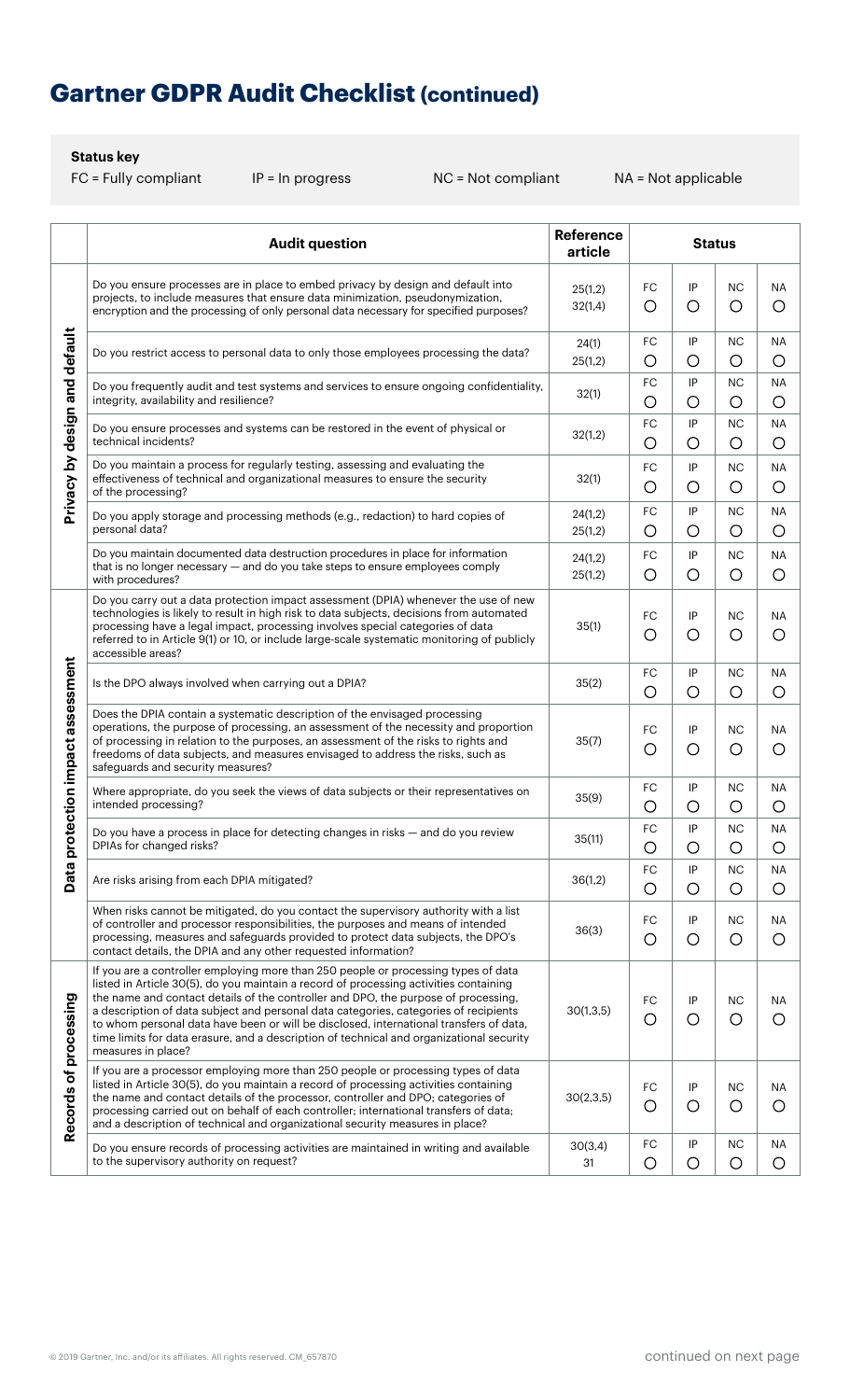## **Gartner GDPR Audit Checklist (continued)**

#### **Status key**

|                            | <b>Audit question</b>                                                                                                                                                                                                                                                                         | <b>Reference</b><br>article | <b>Status</b>         |               |                         |                      |
|----------------------------|-----------------------------------------------------------------------------------------------------------------------------------------------------------------------------------------------------------------------------------------------------------------------------------------------|-----------------------------|-----------------------|---------------|-------------------------|----------------------|
| Data subject rights        | Where a data subject exercises their right of access, do you ensure they are provided<br>with all items listed in Article 15(1)?                                                                                                                                                              | 15(1,2,3,4)                 | FC<br>$\circ$         | IP<br>$\circ$ | <b>NC</b><br>$\circ$    | ΝA<br>O              |
|                            | Do you maintain processes for rectifying inaccurate personal data and having<br>incomplete personal data completed?                                                                                                                                                                           | 16                          | FC<br>O               | IP<br>O       | <b>NC</b><br>$\circ$    | <b>NA</b><br>O       |
|                            | Where a data subject requests the erasure of personal data, do you take every<br>reasonable step to erase all data, links and copies without undue delay and when Article<br>17(1) grounds apply?                                                                                             | 17(1,2,3)                   | FC<br>$\circ$         | IP<br>$\circ$ | <b>NC</b><br>$\circ$    | ΝA<br>O              |
|                            | Where the accuracy of personal data is contested, do you restrict processing to enable<br>verification of accuracy?                                                                                                                                                                           | 18(1,2)                     | FC<br>$\circ$         | IP<br>O       | <b>NC</b><br>O          | ΝA<br>O              |
|                            | Where processing is no longer necessary or lawful, do you have a process for restricting<br>processing when requested by data subjects?                                                                                                                                                       | 18(1,2)                     | FC<br>$\circ$         | IP<br>O       | <b>NC</b><br>$\circ$    | <b>NA</b><br>$\circ$ |
|                            | Do you ensure data subjects who have obtained restriction of processing are informed<br>before restrictions are lifted?                                                                                                                                                                       | 18(3)                       | FC<br>$\circ$         | IP<br>O       | <b>NC</b><br>O          | ΝA<br>$\bigcirc$     |
|                            | Do you notify all processors and other personal data recipients of rectifications,<br>erasures and restrictions of processing?                                                                                                                                                                | 19                          | FC<br>$\circ$         | IP<br>O       | <b>NC</b><br>O          | ΝA<br>$\bigcirc$     |
|                            | Where a data subject exercises their right to data portability, do you transmit data to<br>another controller without hindrance, by automated means, and in a common and<br>machine-readable format?                                                                                          | 20(1,2)                     | FC<br>$\bigcirc$      | IP<br>O       | <b>NC</b><br>O          | ΝA<br>O              |
|                            | Where data subjects object to having their data processed for direct marketing, do you<br>no longer process their data?                                                                                                                                                                       | 21(2,3,4)                   | <b>FC</b><br>$\circ$  | IP<br>O       | <b>NC</b><br>$\circ$    | ΝA<br>O              |
|                            | Where data subjects object to having their data processed for research or official<br>purposes, do you no longer process their data unless you can present compelling<br>legitimate grounds?                                                                                                  | 21(1,6)                     | FC<br>$\circ$         | IP<br>$\circ$ | <b>NC</b><br>$\circ$    | ΝA<br>$\circ$        |
|                            | Do you ensure data subjects have the right not to be subject to legal or similarly affecting<br>decisions based on automated processing?                                                                                                                                                      | 22(1,2,3,4)                 | FC<br>$\circ$         | IP<br>O       | <b>NC</b><br>O          | ΝA<br>$\circ$        |
|                            | Are you able to demonstrate that data subjects have consented to the processing of<br>their data?                                                                                                                                                                                             | 7(1)                        | FC<br>O               | IP<br>O       | <b>NC</b><br>O          | ΝA<br>$\bigcirc$     |
|                            | Are consent requests clearly distinguishable from other matters, in an intelligible and<br>accessible form, and written in clear and plain language?                                                                                                                                          | 7(2)                        | FC<br>$\circ$         | IP<br>O       | <b>NC</b><br>O          | ΝA<br>$\bigcirc$     |
|                            | Are data subjects asked to positively opt-in (separate and unticked opt-in boxes per<br>Recital 32)?                                                                                                                                                                                          | 7(1,2)                      | FC<br>$\bigcirc$      | IP<br>$\circ$ | <b>NC</b><br>$\bigcirc$ | <b>NA</b><br>O       |
|                            | Do data subjects have the right to withdraw consent at any time — and is withdrawing<br>consent as easy and giving consent?                                                                                                                                                                   | 7(3)                        | FC<br>$\circ$         | IP<br>$\circ$ | <b>NC</b><br>$\circ$    | ΝA<br>O              |
|                            | Where processing data of subjects below the age of 16 years, is consent given and<br>authorized by the holder of parental responsibility - and are reasonable efforts made<br>to verify this consent?                                                                                         | 8(1,2)                      | FC<br>O               | IP<br>$\circ$ | <b>NC</b><br>$\circ$    | <b>NA</b><br>O       |
|                            | Are privacy notices and policies clearly provided to data subjects with processor<br>and DPO contact information, purposes of processing, legal bases for processing,<br>recipients of personal data, international transfers, data retention periods and data<br>subject rights?             | 13(1,2)<br>14(1,2)          | FC<br>$\circ$         | IP<br>O       | <b>NC</b><br>$\circ$    | ΝA<br>O              |
| <b>Consent and notices</b> | Where personal data is not obtained directly from data subjects, do you provide<br>categories of personal data and the originating sources and whether those are<br>publicly accessible?                                                                                                      | 14(2)                       | FC<br>$\circ$         | IP<br>$\circ$ | NC<br>$\circ$           | <b>NA</b><br>O       |
|                            | Are privacy notices and policies provided to data subjects at the time of collection<br>from data subjects or within one month when not obtained from data subjects?                                                                                                                          | 13(1,2)<br>14(3)            | FC<br>$\circ$         | IP<br>O       | <b>NC</b><br>$\circ$    | <b>NA</b><br>O       |
|                            | Are privacy notices and policies provided to data subjects prior to further processing<br>when they have not previously been communicated?                                                                                                                                                    | 13(3,4)<br>14(4,5)          | FC<br>O               | IP<br>O       | <b>NC</b><br>$\circ$    | <b>NA</b><br>O       |
|                            | Are all communications with data subjects provided in writing using clear, concise<br>and transparent language?                                                                                                                                                                               | 12(1)                       | FC<br>$\bigcirc$      | IP<br>O       | <b>NC</b><br>$\circ$    | <b>NA</b><br>O       |
|                            | Where information on action taken on data subject rights (Article 15-22) cannot be<br>provided within one month of receipt, do you inform data subjects of the required<br>extension within one month, include reasons for the delay, and extend delivery no<br>more than two months?         | 12(3)                       | FC<br>$\bigcirc$      | IP<br>$\circ$ | <b>NC</b><br>$\circ$    | <b>NA</b><br>O       |
|                            | If you do not take action on requests of the data subject, do you inform the data<br>subject of reasons for not taking action, without delay and within one month of<br>receipt, and include possibilities for lodging complaints with a supervisory authority or<br>seeking judicial remedy? | 12(4)                       | FC<br>O               | IP<br>O       | <b>NC</b><br>$\circ$    | ΝA<br>O              |
|                            | Are information requests provided free of charge unless demonstrated by the<br>controller to be manifestly unfounded or excessive?                                                                                                                                                            | 12(5)                       | ${\sf FC}$<br>$\circ$ | IP<br>O       | <b>NC</b><br>$\circ$    | <b>NA</b><br>$\circ$ |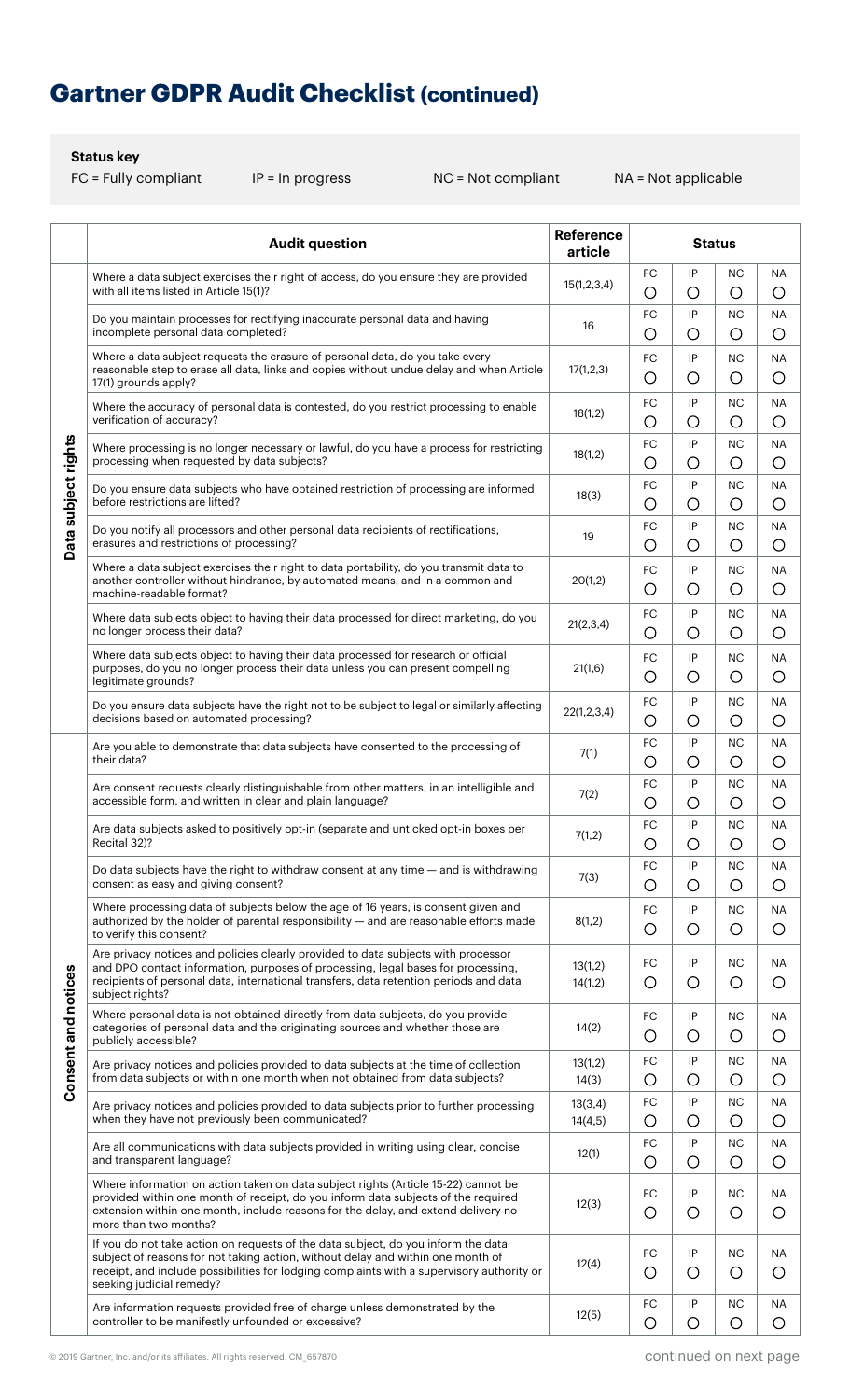## **Gartner GDPR Audit Checklist (continued)**

**Status key**

|                   | <b>Audit question</b>                                                                                                                                                                                                                                                                                                                                                                                             | Reference<br>article                  | <b>Status</b>    |         |                         |                         |
|-------------------|-------------------------------------------------------------------------------------------------------------------------------------------------------------------------------------------------------------------------------------------------------------------------------------------------------------------------------------------------------------------------------------------------------------------|---------------------------------------|------------------|---------|-------------------------|-------------------------|
| Breach management | Do you maintain breach incident and notification policies and procedures?                                                                                                                                                                                                                                                                                                                                         | 24(1,2,3)<br>33(1,2,3,4)<br>34(1,2,3) | <b>FC</b><br>O   | IP<br>O | <b>NC</b><br>O          | <b>NA</b><br>O          |
|                   | Are security measures (e.g., backup, pseudonymization, encryption, testing)<br>implemented and appropriate for data risks?                                                                                                                                                                                                                                                                                        | 32(1)                                 | FC<br>$\circ$    | IP<br>O | <b>NC</b><br>O          | <b>NA</b><br>O          |
|                   | Do you have an up-to-date data breach response plan?                                                                                                                                                                                                                                                                                                                                                              | 33(1,2,3,4)                           | FC<br>$\circ$    | IP<br>O | <b>NC</b><br>O          | ΝA<br>$\circ$           |
|                   | Do you investigate and take corrective action for all personal data breaches regardless<br>of size or scope?                                                                                                                                                                                                                                                                                                      | 33(1)                                 | FC<br>O          | IP<br>O | <b>NC</b><br>O          | <b>NA</b><br>O          |
|                   | For breaches likely to result in a risk to data subjects, do you report the breach to the<br>supervisory authority within 72 hours with categories and the number of subjects<br>concerned, the categories and number of data records concerned, the DPO's contact<br>information, the likely consequences of the data breach, and measures proposed or<br>taken to address the breach?                           | 33(1,3)                               | FC<br>O          | IP<br>O | <b>NC</b><br>O          | ΝA<br>O                 |
|                   | If you are a processor, do you notify the controller without undue delay after<br>becoming aware of a data breach?                                                                                                                                                                                                                                                                                                | 33(2)                                 | FC<br>O          | IP<br>О | <b>NC</b><br>O          | <b>NA</b><br>O          |
|                   | Do you maintain a data breach register including facts related to the breach, effects and<br>remedial actions taken?                                                                                                                                                                                                                                                                                              | 33(5)                                 | FC<br>O          | IP<br>O | NС<br>O                 | ΝA<br>O                 |
|                   | Do you communicate breaches to affected data subjects without undue delay and in<br>clear and plain language?                                                                                                                                                                                                                                                                                                     | 34(1,2)                               | FC<br>$\circ$    | IP<br>О | <b>NC</b><br>O          | <b>NA</b><br>$\bigcirc$ |
|                   | Do you maintain policies and procedures for contracting and conducting due<br>diligence on processors and subprocessors?                                                                                                                                                                                                                                                                                          | 24(1,2,3)                             | FC<br>O          | IP<br>O | <b>NC</b><br>O          | ΝA<br>$\bigcirc$        |
|                   | Do you only use processors that ensure protection of data subject rights using<br>appropriate technical and organizational measures?                                                                                                                                                                                                                                                                              | 28(1)                                 | FC<br>O          | IP<br>О | <b>NC</b><br>O          | <b>NA</b><br>O          |
|                   | If you are a processor, do you not engage with other processors without prior specific<br>and general written authorization from the controller?                                                                                                                                                                                                                                                                  | 28(2)                                 | FC<br>$\bigcirc$ | IP<br>O | <b>NC</b><br>O          | <b>NA</b><br>O          |
| Processors        | Are all processors governed by a contract that establishes the subject matter of<br>processing, duration of processing, nature and purpose of processing, type of personal<br>data and categories of data subjects, and obligation and rights of the controller?                                                                                                                                                  | 28(3)                                 | FC<br>$\circ$    | IP<br>O | <b>NC</b><br>O          | <b>NA</b><br>$\bigcirc$ |
|                   | Do contracts and service level agreements with processors outline international data<br>transfers restrictions, ensure confidentiality from persons processing personal data,<br>ensure deletion or return of personal data to controllers at the end of services, allow<br>controllers and auditors to obtain information necessary for inspections<br>and audits, and include all Article 32 security measures? | 28(3)                                 | FC<br>O          | IP<br>O | <b>NC</b><br>O          | <b>NA</b><br>O          |
|                   | Do processors ensure data protection by design and default in all processing activities?                                                                                                                                                                                                                                                                                                                          | 25(1)<br>28(1)                        | FC<br>$\circ$    | IP<br>O | <b>NC</b><br>O          | ΝA<br>$\circ$           |
|                   | When transferring or disclosing personal information, do you encrypt data and only<br>send necessary data?                                                                                                                                                                                                                                                                                                        | 32(1)                                 | FC<br>$\circ$    | IP<br>O | <b>NC</b><br>O          | ΝA<br>O                 |
|                   | Do you use secure data transfer methods for all communications (e.g., email, file<br>transfers, website forms, payments)?                                                                                                                                                                                                                                                                                         | 32(1)                                 | FC<br>O          | IP<br>O | <b>NC</b><br>O          | <b>NA</b><br>O          |
|                   | Have you identified all international data flows and export mechanisms?                                                                                                                                                                                                                                                                                                                                           | 44                                    | FC<br>O          | IP<br>O | <b>NC</b><br>O          | <b>NA</b><br>O          |
|                   | Are international data transfers authorized by the Commission (Article 45) or<br>appropriately safeguarded in addition to preserving data subject rights and legal<br>remedies (Article 46)?                                                                                                                                                                                                                      | 45(1)<br>46(1,2)                      | FC<br>$\circ$    | IP<br>O | <b>NC</b><br>O          | <b>NA</b><br>O          |
| Data transfers    | Do you regularly check the Official Journal of the European Union for the commission's<br>withdrawals and changes to data transfer authorizations?                                                                                                                                                                                                                                                                | 45(8)                                 | FC<br>$\circ$    | IP<br>O | <b>NC</b><br>$\circ$    | ΝA<br>O                 |
|                   | Are appropriate data transfer safeguards provided for by contractual clauses or<br>provisions inserted into administrative arrangements?                                                                                                                                                                                                                                                                          | 46(3)                                 | FC<br>O          | IP<br>О | <b>NC</b><br>O          | <b>NA</b><br>O          |
|                   | When relying on binding corporate rules for data transfers, do you ensure they are<br>legally binding and apply to and are enforced by every member concerned of the<br>group of undertakings, in addition to expressly conferring enforceable rights on data<br>subjects with regard to the processing of their personal data?                                                                                   | 47(1)                                 | FC<br>O          | IP<br>O | <b>NC</b><br>O          | <b>NA</b><br>O          |
|                   | Do binding corporate rules specify all items in Article 47(2)?                                                                                                                                                                                                                                                                                                                                                    | 47(1,2)                               | FC<br>$\circ$    | IP<br>O | <b>NC</b><br>$\bigcirc$ | ΝA<br>O                 |